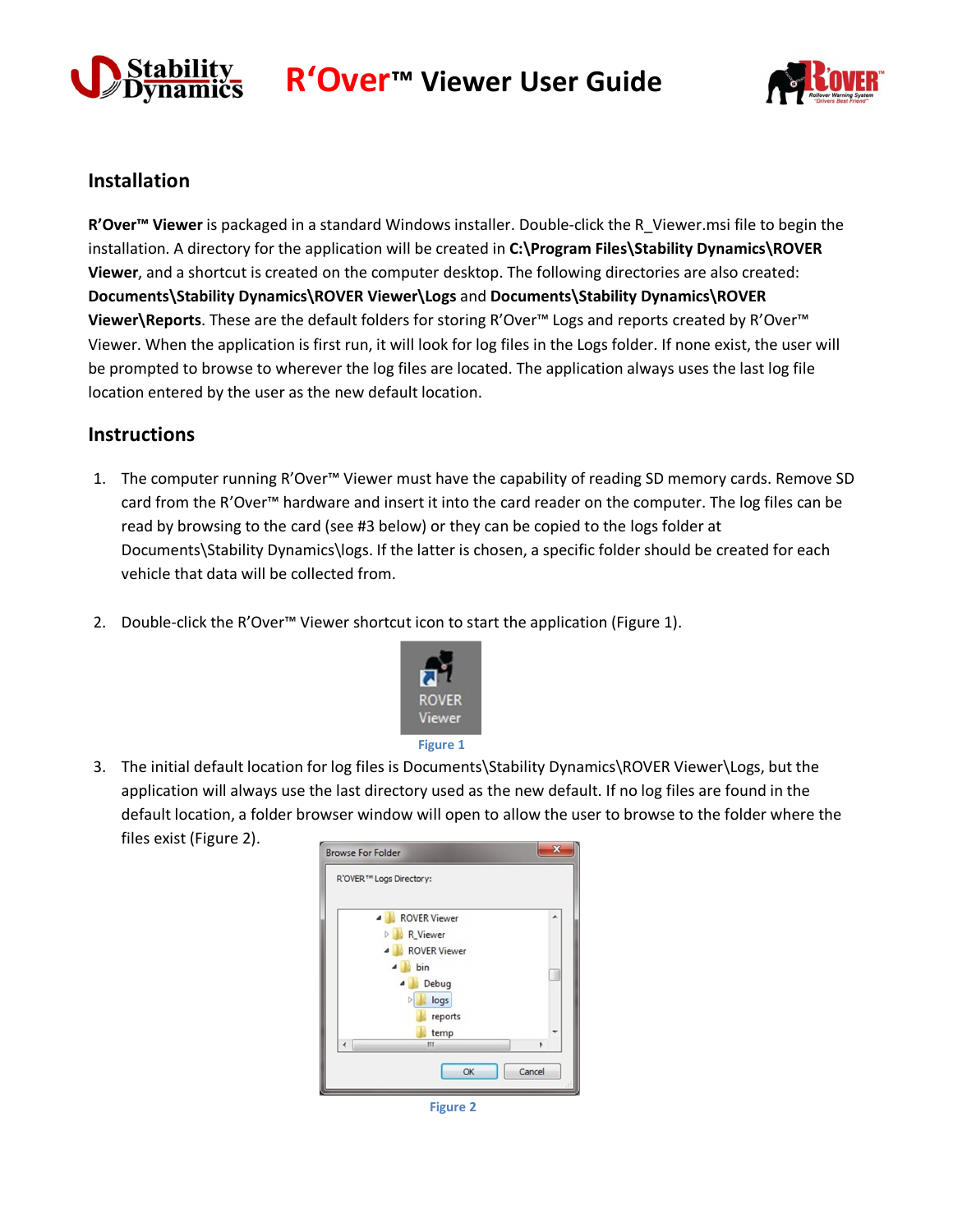

**R'Over™ Viewer User Guide**



4. The user can also browse for the log folder location by clicking the browse button Figure 3).



5. Log files are read into the application, listed both by the date they were created, and by the times the R'Over<sup>™</sup> hardware was activated. The data is then broken down and displayed in millisecond increments. Click on a date in the Date list to see data for that date, and click a Time value to display the data for that time, in milliseconds, in both the chart area and in list form (Figure 4). If a specific millisecond value is selected from the list of millisecond increments, a vertical line will be displayed on the chart at the same location.